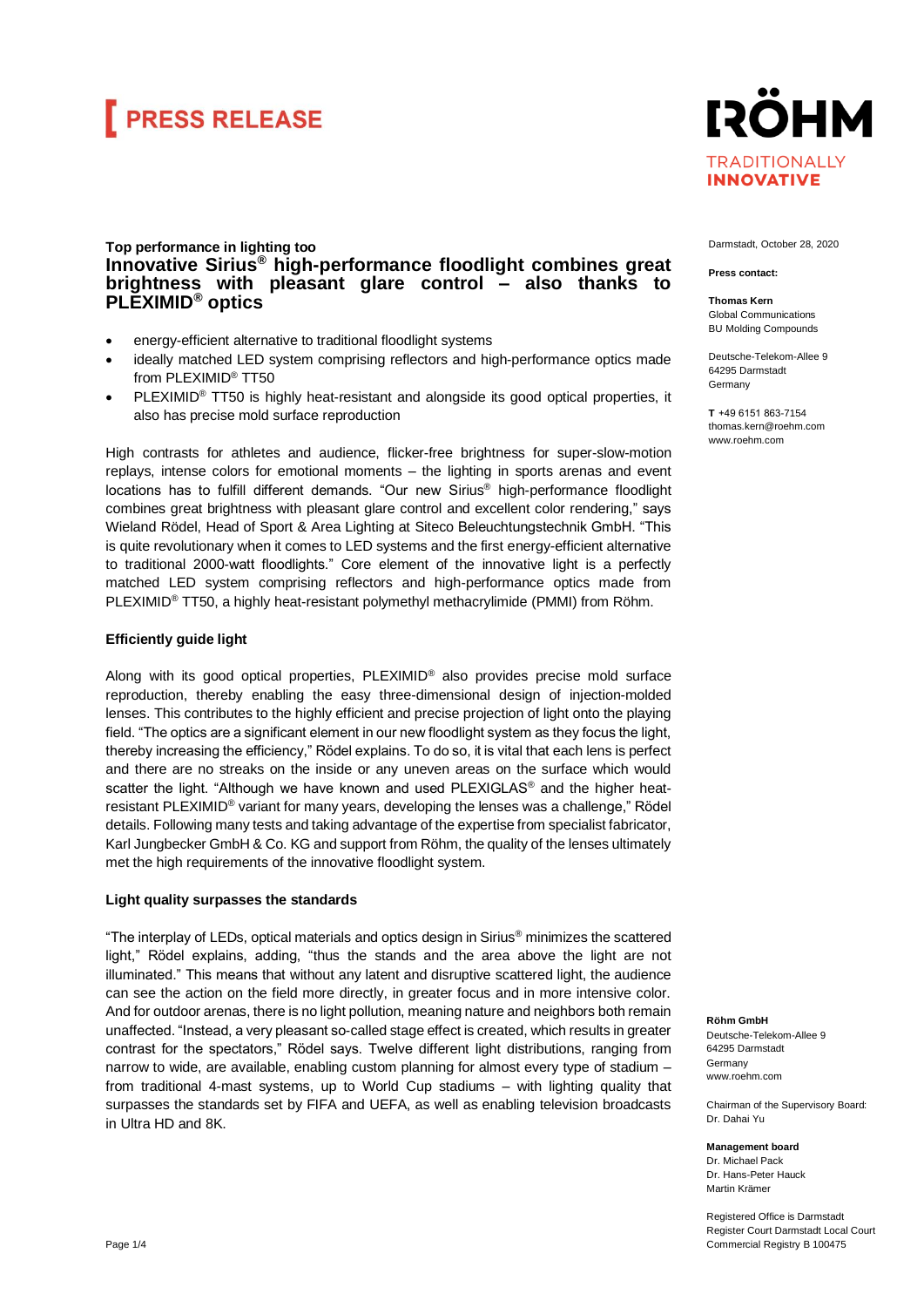# **FRESS RELEASE**



#### **Listed area meets floodlight of the future**

Arguments which also impressed the operators of the Olympic Stadium in Helsinki, which is a listed building. While new buildings and other renovation projects enable steep angles of light incidence on the playing field, it was not possible to install lights on the roof of the stadium in Helsinki. "We had to use the existing low installation heights and work with relatively flat angles of incidence," says Sami Laakso, the local Siteco project supervisor. The number of floodlights was also limited by the available installation options. Despite these issues, Sirius® achieves an illumination level in the stadium which is 45 percent higher than before. Tero Männikkö, project manager from the city of Helsinki, confirms: "The main benefits of the new illumination solution are the improved light output, the lighting quality and the energy efficiency." The facts and figures are as follows: around 30 percent more efficient operation compared to equivalent old systems and over  $300$  tons of  $CO<sub>2</sub>$  saved over the next 20 years<sup>1</sup>. "PLEXIMID<sup>®</sup> TT50 is ideal for long-term projects such as this one, as our material is highly weather- and heat-resistant, thereby enabling consistent lighting quality over a very long time," explains René Kogler, Head of Product Management for Lighting, Extrusion, Optics at Röhm. Top performance in lighting, too, thanks to PLEXIMID®.

#### [Photos]



The innovative Sirius® high-performance floodlight from Siteco Beleuchtungstechnik GmbH combines great brightness with pleasant glare control. Optics made from PLEXIMID® contribute to this.

© Siteco GmbH

 $1$  Savings: 317,580 kg of CO<sub>2</sub> in 20 years, based on average 5-year CO<sub>2</sub> emissions in Finland (= 158 kg CO<sub>2</sub>/MWh) at 100% operation of the lighting and 500 operating hours per year.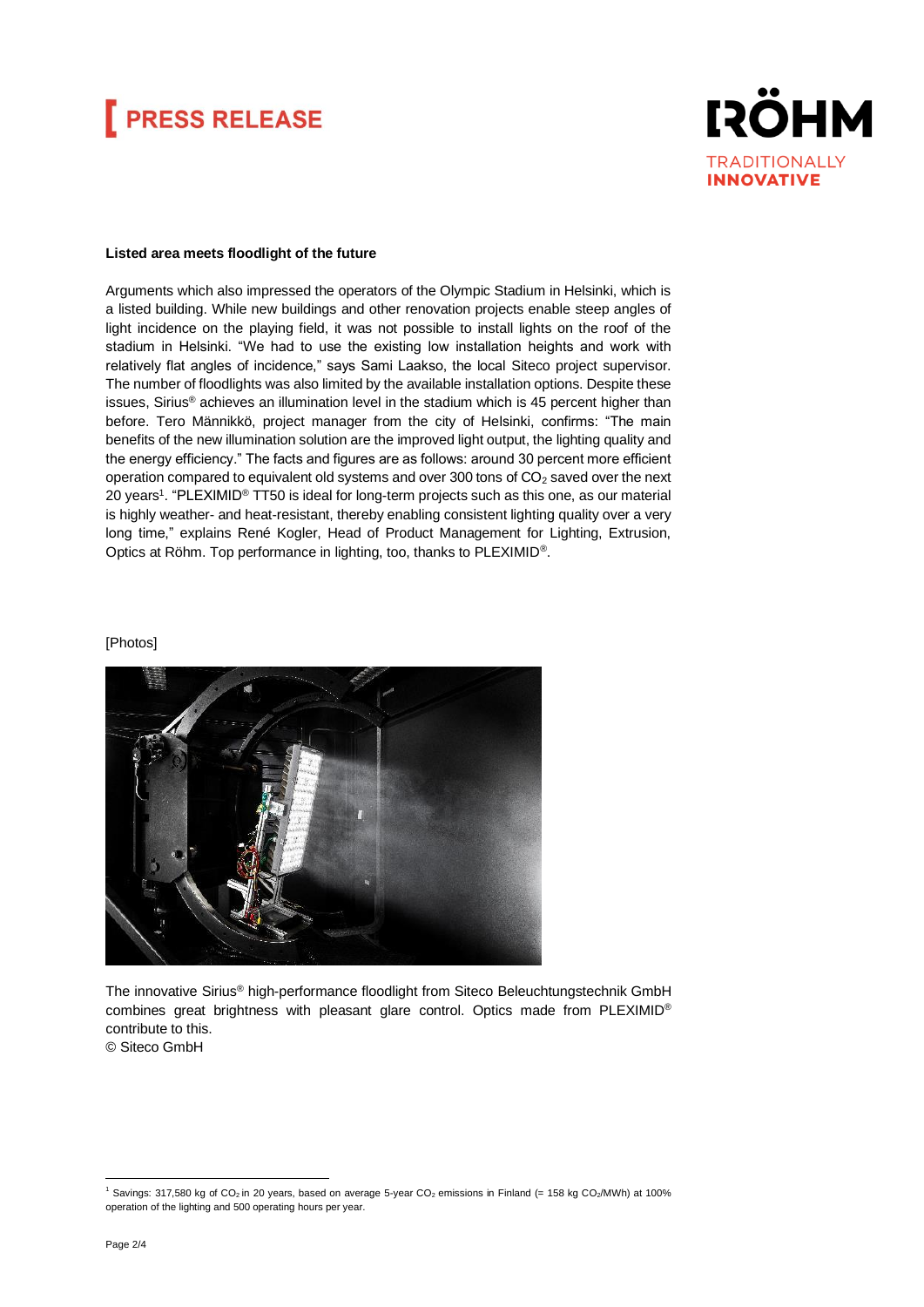# **PRESS RELEASE**





The Olympic Stadium in Helsinki, which is a listed building, retains its historic appearance on the outside, while general renovation work means it now meets all standards for international sports events and other events – also thanks to Sirius® from Siteco and PLEXIMID® from Röhm.

© Siteco GmbH



Siteco already provided lighting solutions for the stadium at the start of the 21st century, deploying a conventional solution at that time. 20 years later, the lighting manufacturer from Upper Bavaria provided a state-of-the-art solution in Sirius®, thereby showcasing the entire development of sporting illumination over the past two decades. © Siteco GmbH